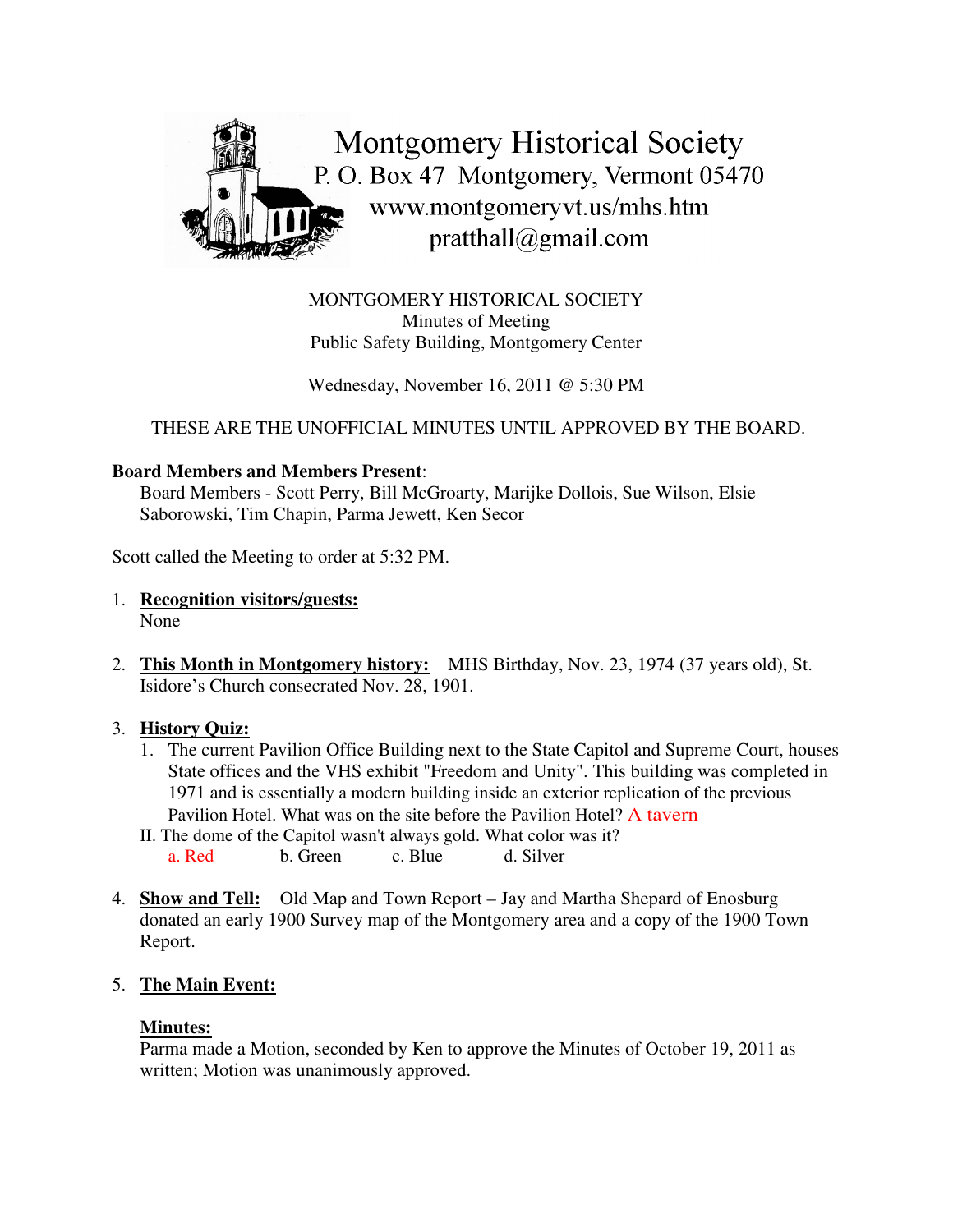## **Treasurer's Report:**

| Treasurer's Report $-11/16/11$ : |  |
|----------------------------------|--|
|                                  |  |
|                                  |  |
|                                  |  |
|                                  |  |

No loan balance

72 Affinity members

Marijke made a Motion, seconded by Elsie to approve the Treasurer's Report of November 16, 2011 as presented; Motion was unanimously approved.

Sue made a Motion, seconded by Parma to deposit the proceeds of the sale of the Zack paraphernalia on e-Bay and donations received minus expenses (\$1,540.00) in a capital improvement account for the repair of the west wall. Motion was unanimously approved.

### **Membership:**

Marijke reported a total membership to-date of 214 with contributions of \$11,260.00; the membership includes 6 honorary members, 14 new members, and 20 business partners.

### **Old business:**

- A. Pratt Hall: Front entryway project update the walls have been sanded and primed with a first coat of paint. Bill has sanded and painted the floor. Marijke asked to have the two corner posts encased – Ken suggested to use sheetrock which will be the simplest method and least expensive.
- B. Town History Book update Jo Anne has had a personal setback with the health of her daughter and as a result has not been able to work on the book. She has a rough draft with some gaps where she needs help from the Board and/or membership.
- C. Review Events List Scott was reluctant to have another Membership Appreciation event where the MHS provides food and wine. Several board members expressed the opinion if members were asked to bring food and wine, there would not be much of a response, especially considering the time of year. It was suggested to hold a Director's party as done in the past at Marijke's house where those invited bring a hors d'oeuvre and libation. (Note: The Board subsequently decided to hold a membership party at Pratt Hall with light refreshments and BYOB, see Events List below).
- D. LLHS Award and Annual Meeting Feedback Five board members attended and had a great time. Sue mentioned that the State house and museum would be a great opportunity and learning experience for Montgomery students with plenty to see. Attached is a press release. Scott attended a session on Training of Docents and he picked up some good ideas to help when the building is open during the summer.

Bill and Pat attended a Marketing session – see Pat's notes and thoughts attached.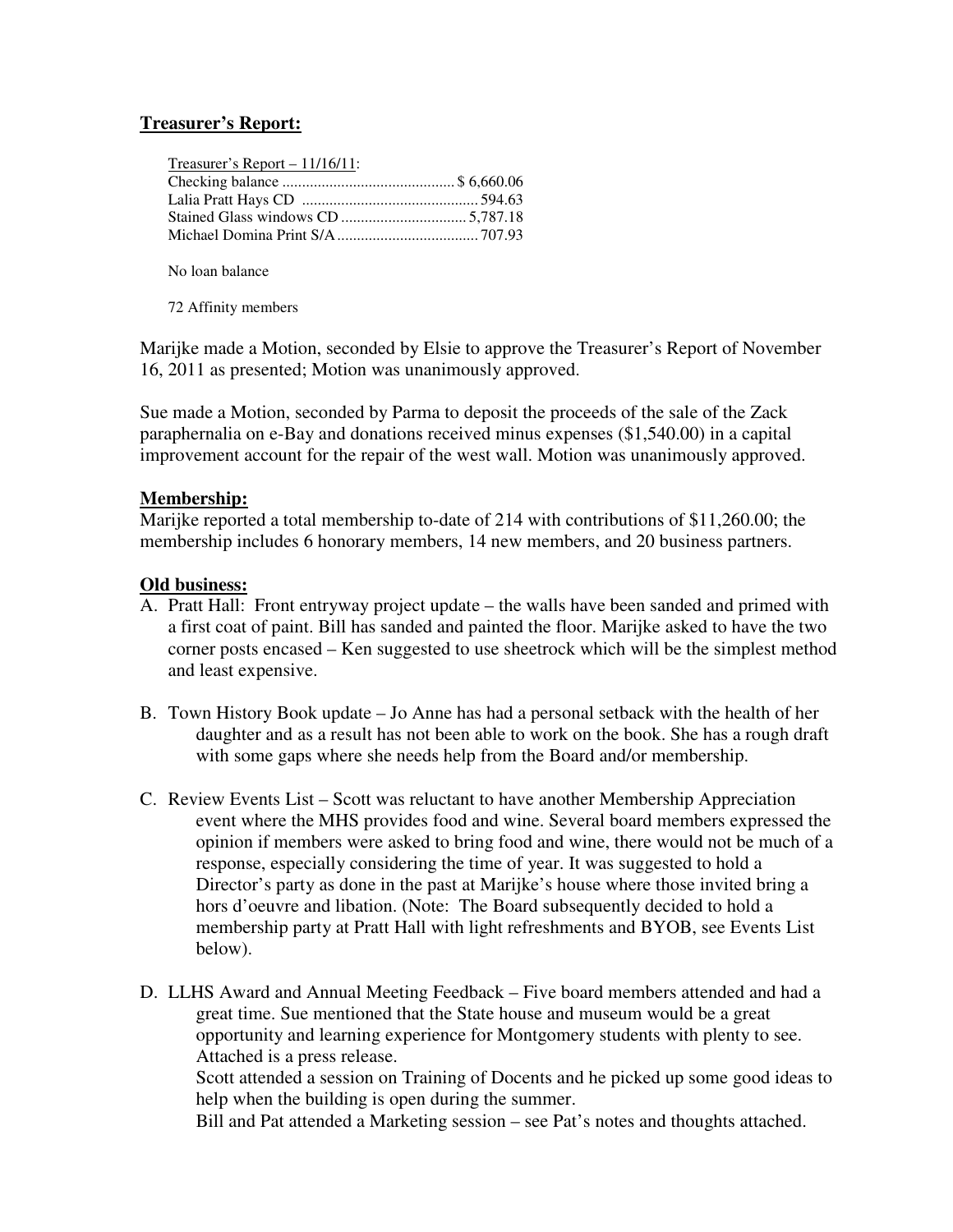- E. 2012 calendar to date 19 calendars have been sold. Parma & Scott are authorized to charge \$3.00/ea to defray the cost of printing. Parma is donating all the paper and binding.
- F. Radar scope:
	- 1) Teaching American History Grant
	- 2) Domina print fundraiser update
	- 3) Old maps project
	- 4) Grant writing
	- 5) VT History Expo (Civil War) an entry fee of \$35.00 will be charged to members and \$60.00 for non-members
	- 6) Ave Leslie Presentation Spring …TBD
	- 7) Speakers: Spring…Tortolano and Bennett
	- 8) Clayton Fuller artifacts/ephemera

## 6. **New business:**

- A. Host CEA on Jan.  $20^{th}$  the Board was supportive of the idea as long as Rebecca Cummins was aware there would be no water or toilet facilities. Marijke will be the MHS contact. Ken estimated the fuel cost for heating to be about \$30.00. Sue made a Motion, seconded by Elsie to approve the use of Pratt Hall by the CEA; Motion was unanimously approved.
- B. New Board members Sue suggested Patty Perl who is now a Montgomery resident and Parma suggested Frank Wirth who owns and has upgraded the former D&D Deli building. Both will be asked to join.
- C. Scott has printed and distributed MHS business cards with logo, contact information and names of all Board members.
- D. Scott provided a brochure of the Franklin County Barn Quilt Trail quilt patterns are painted on 4x4 plywood and have been attached to buildings in the Franklin County towns. Sharon Perry has asked permission to do one to be attached to the Heaton house. The Board approved the request.
- E. Scott and Suzanne Dollois have established a page on Facebook with the goal to reach a wider audience beyond our regular mailing/membership list. The Board did urge caution for any unwanted contacts.
- F. Scott, Pat and Marijke attended the Regional Historical Societies Meeting in Richford on Wednesday, November 9<sup>th</sup>. The Meeting was well attended by several other Franklin County societies and Grand Isle. The next Regional Meeting will be in Enosburg in the spring.

## 7. **Adjourn:**

Ken moved a Motion, seconded by Bill to adjourn at 6:52 P.M. Said Motion passed unanimously.

> Respectfully submitted, Marijke M. Dollois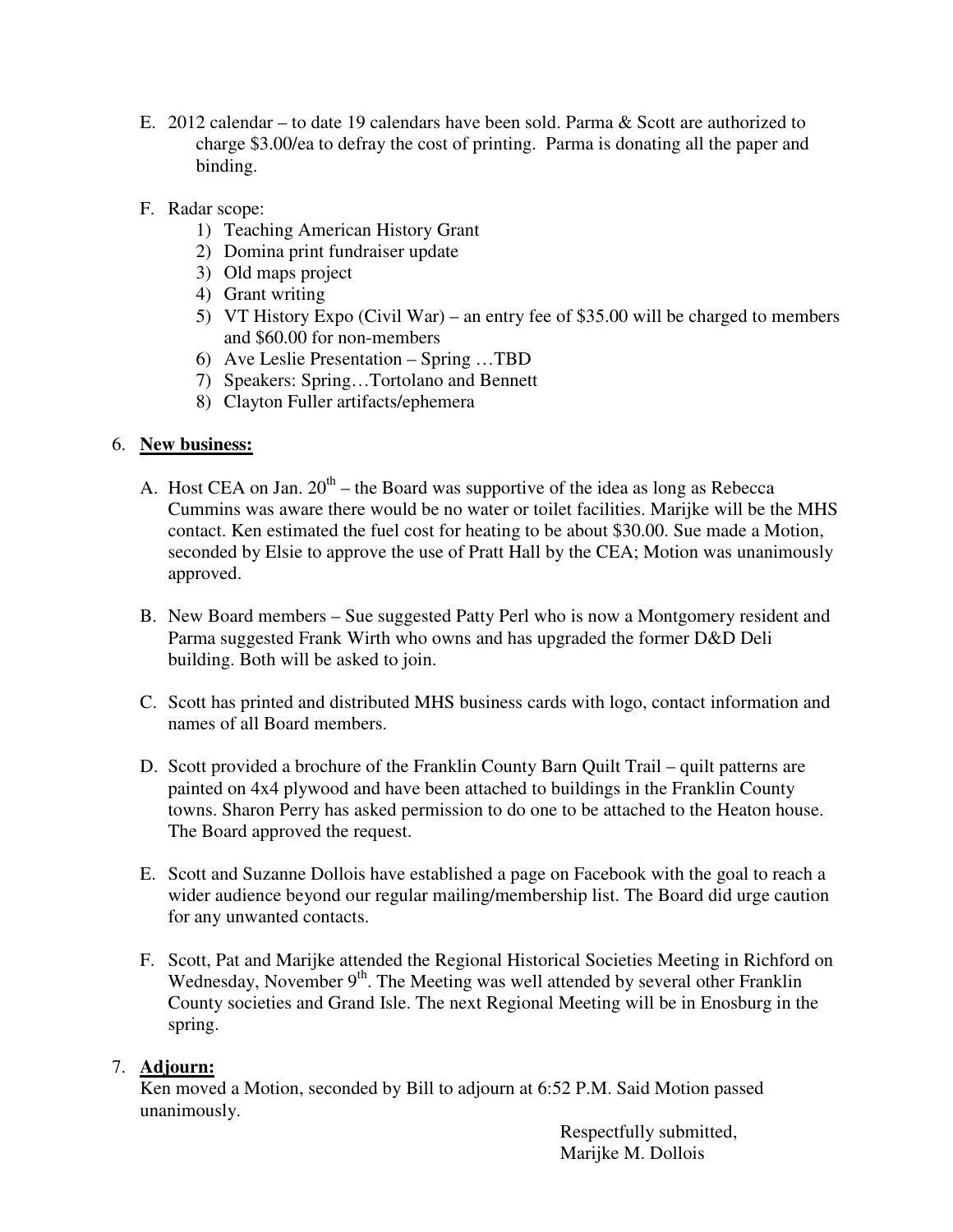## **MHS 2011 Dates As of: 11/16/11**

December 16th Friday, Membership Holiday Gathering, Pratt Hall

December 17th Saturday, 1 – 4 PM Open House, Pratt Hall

December 18th Sunday, 6:30p.m., Carols and Candles, Pratt Hall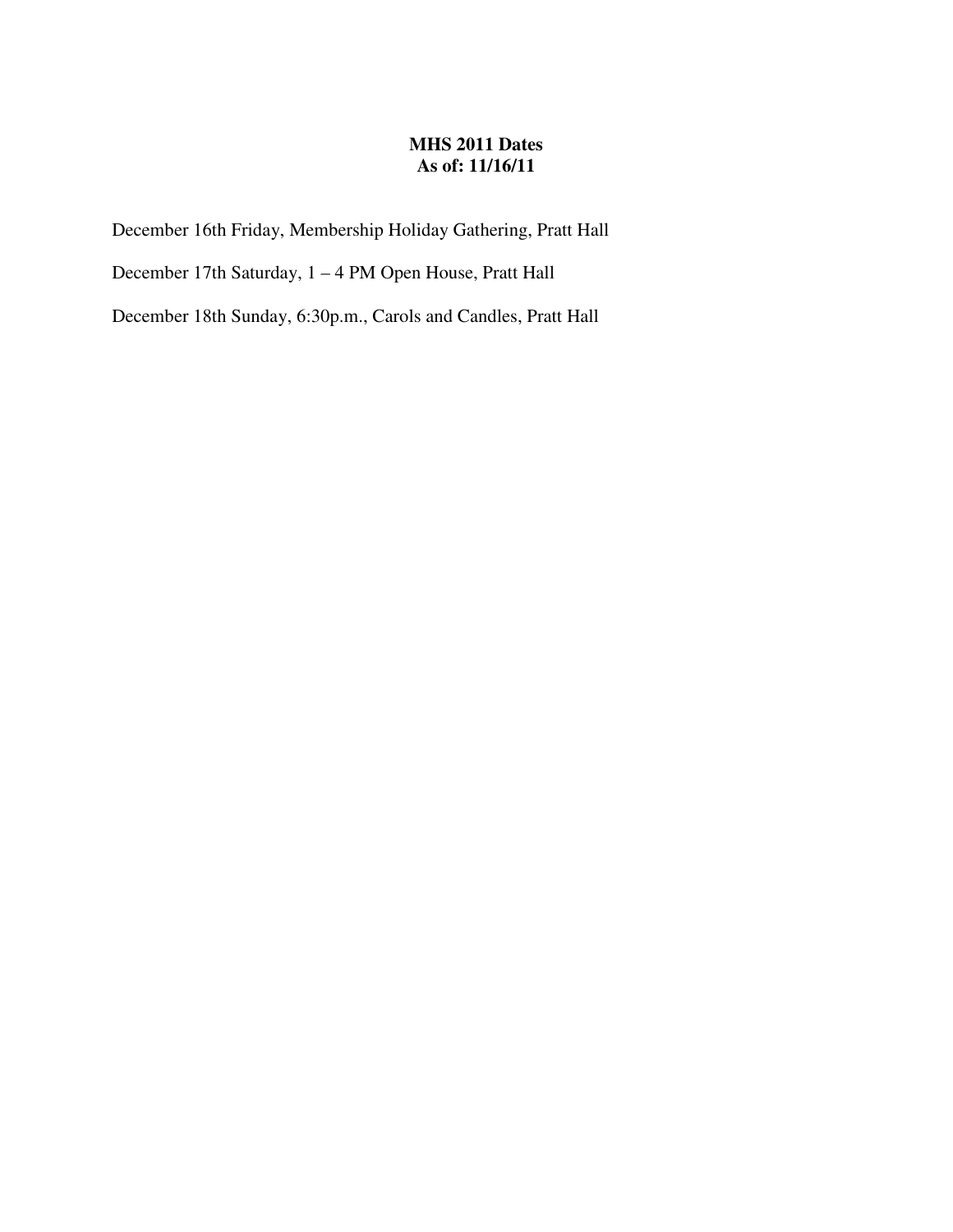# **Montgomery Historical Society Wins Preservation Award**

Nov. 4, 2011. The Montgomery Historical Society was recognized by the Vermont Historical Society and League of Local Historical Societies for excellence in Historic Preservation at its annual meeting held November 4th at the State capitol in Montpelier.

The preservation project addressed structural restoration of the timber-framed, lower section of the gothic tower of Pratt Hall, a former Episcopal Church built in 1835 in the heart of Montgomery Village.

It also included unanticipated structural work, and restoration of gothic architectural details to the exterior of the tower's front façade, returning the building to its circa 1875 appearance.



Circa 1875 Appearance July 2011

"Initial analysis indicated about \$15,000 of work was needed to the bottom sill, joists and vertical studs of the tower" said MHS Chairman Scott Perry. "A grant of \$7,500 was received from the VT Div. for Historic Preservation in June of 20l0 and the Society raised the matching amount. Once work began more serious structural problems were soon discovered."



Restoration In Progress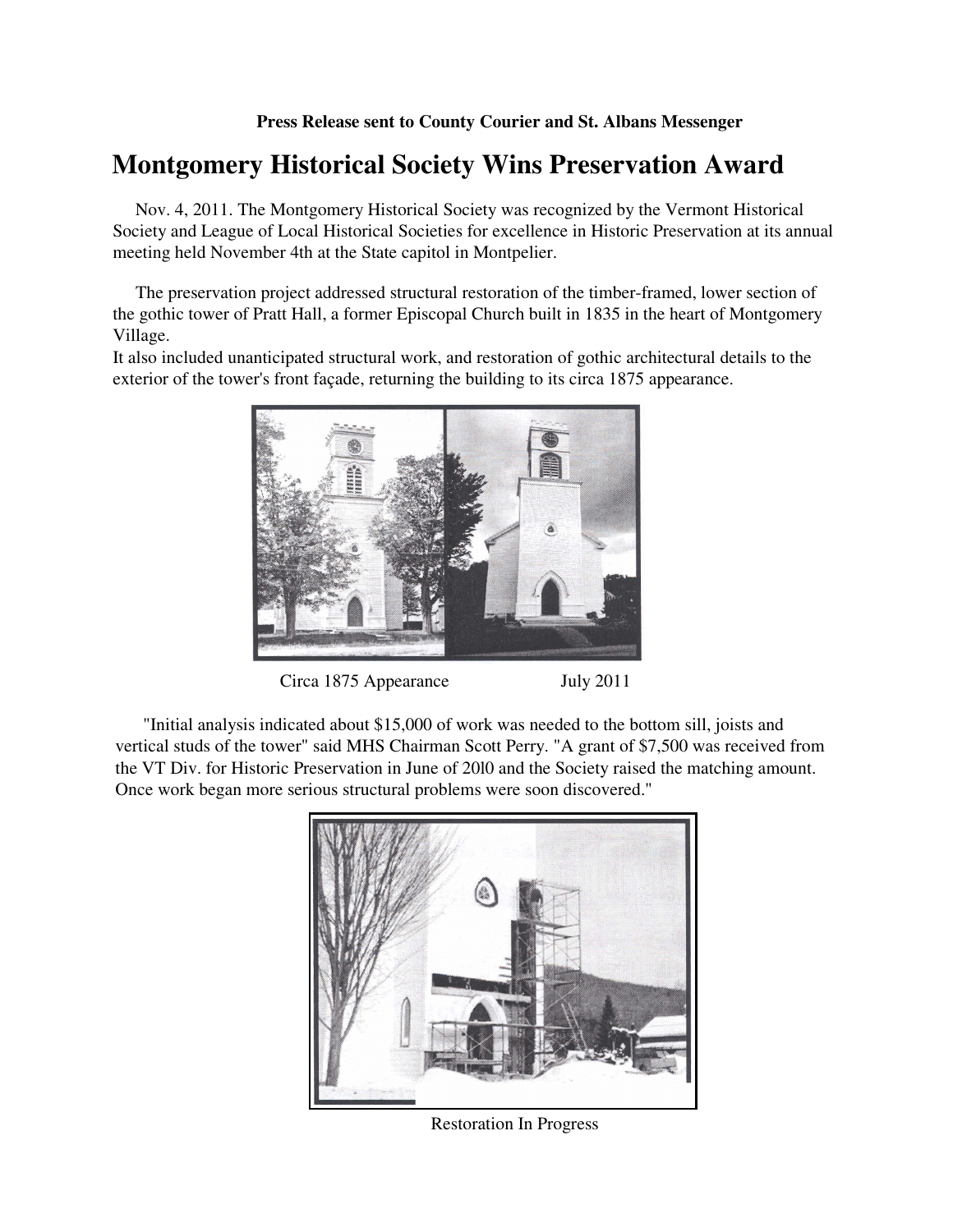The Society received additional grants from the Eastman Charitable Foundation, the National Trust for Historic Preservation, and the TD Bank Affinity Membership Program. The remaining balance was funded by Society membership dues and special contributions. St. Onge Construction contributed demolition and debris removal of the front steps, Lutz's Automotive provided plowing of the work area, and Society volunteers cleaned and removed construction debris, constructed new steps, and made minor interior repairs.

In making the award, the VHS said ""The scope of the project, and commitment to the careful quality workmanship despite the hurdles encountered is inspiring. It is evident that your society realizes and greatly appreciates the treasures within your community."

"Likewise the generous support by our members and the community shows we value the preservation of our common heritage" Said Perry. Pratt Hall is open by appointment. More information is at wvvw.montgomeryvt. us/mhs.htm.



Vermont Historical Society Executive Director, Mark Hudson presents Montgomery Society Board members Scott Perry, Pat Farmer, and Bill McGroarty with an award for Excellence in Historic Preservation.